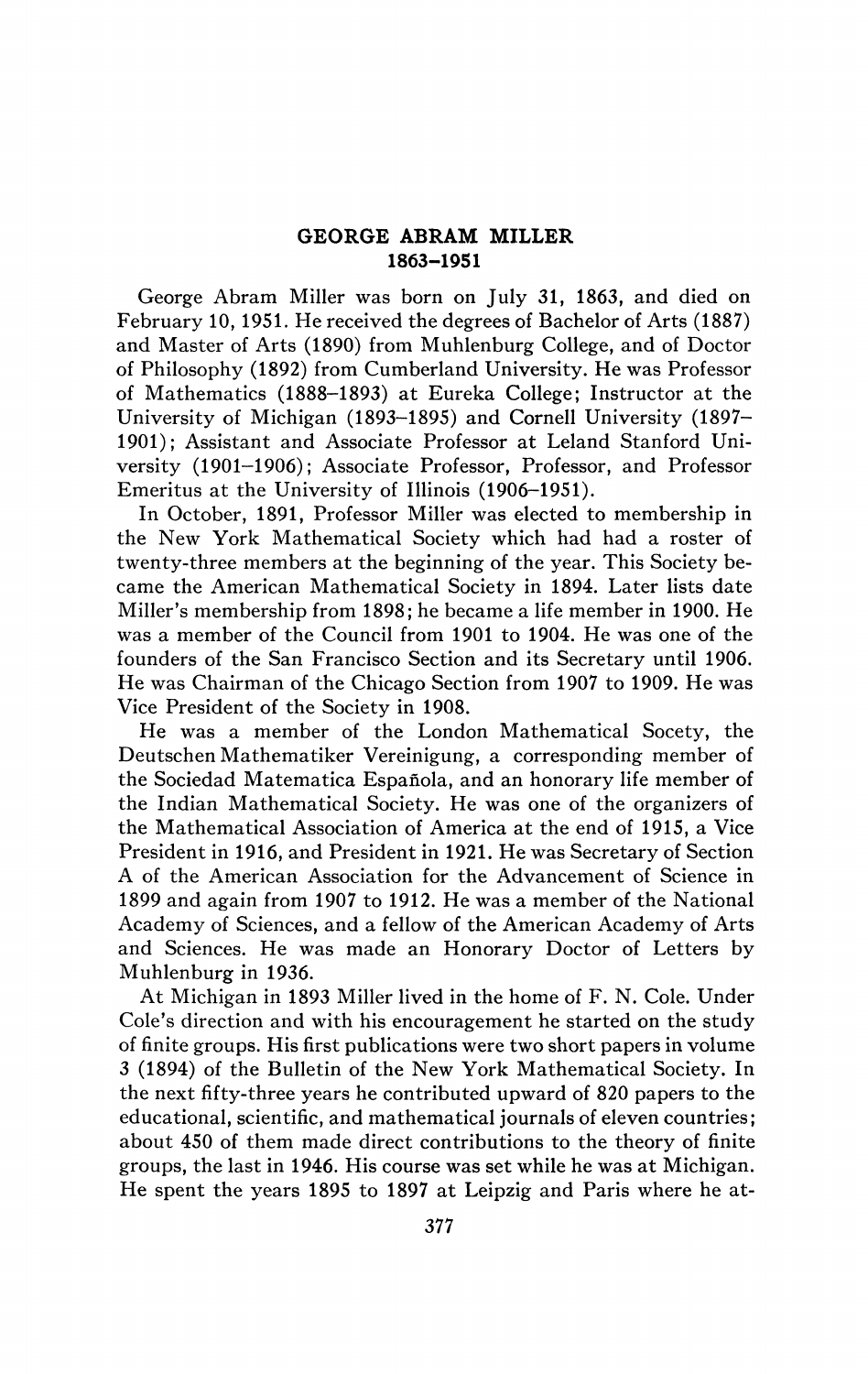tended the lectures of Sophus Lie and Camille Jordan. By the end of the year of his return, he had published 27 papers in the mathematical journals of America, England, France, and Germany. By 1900 he was considered to be the foremost student of groups in this country, and by 1910 as unsurpassed by any living student of the subject.

His first two papers completed the determination of the 200 substitution groups of degree eight and the 258 of degree nine. In each case he found two groups that had been missed by his predecessors. His immediate predecessors were Cayley, Cole, and Jordan. In the same year he published his own list of 994 intransitive groups of degree ten. None of these lists has been questioned since. In 1900 he was awarded a prize by the Academy of Sciences of Cracow for his work on groups of degree ten; this was the first award by a foreign academy to an American for work in pure mathematics. The fact that he was thirty years old and a Doctor of Philosophy when he started, and the rapidity with which his work progressed beyond any patterns he might have followed, arouses a curiosity about the years that went before.

He was born on a farm near Lynville, Pennsylvania, in a Germanspeaking family. He began teaching in the public schools at seventeen to earn money to prepare for and attend college, and for the first year after graduation was Principal in the public schools of Greeley, Kansas. At Muhlenburg the offerings in mathematics were calculus in the junior year, and astronomy and meteorology in the senior year. The Professor of Mathematics had been appointed to teach mathematics, physics, astronomy, and geology; at one time he taught the advanced classes in Latin also. When Miller went to Eureka in 1888, a knowledge of calculus was required for the bachelor's degree. Beginning in 1890, Miller offered courses for post-graduates leading to the degree of Doctor of Philosophy at the end of two years. In the meantime, he had spent part of the summer of 1889 at Johns Hopkins and the summer of 1890 at Michigan; neither university was in session during those summers. Bolza gave a series of lectures on groups at Johns Hopkins in 1889, but it is not known that Miller had any contact with the mathematicians there during that summer. He probably met Cole in the summer of 1890, but the steady expansion of his offerings at Eureka and the fact that a course in groups was not among them makes it quite certain that his attention had not turned to groups at that time. In 1891-1892 he was enrolled as a graduate student at Cumberland. Graduate work could be done by correspondence and his must have been done so, for he was teaching six hours a day at Eureka. The requirements for the doctor's degree at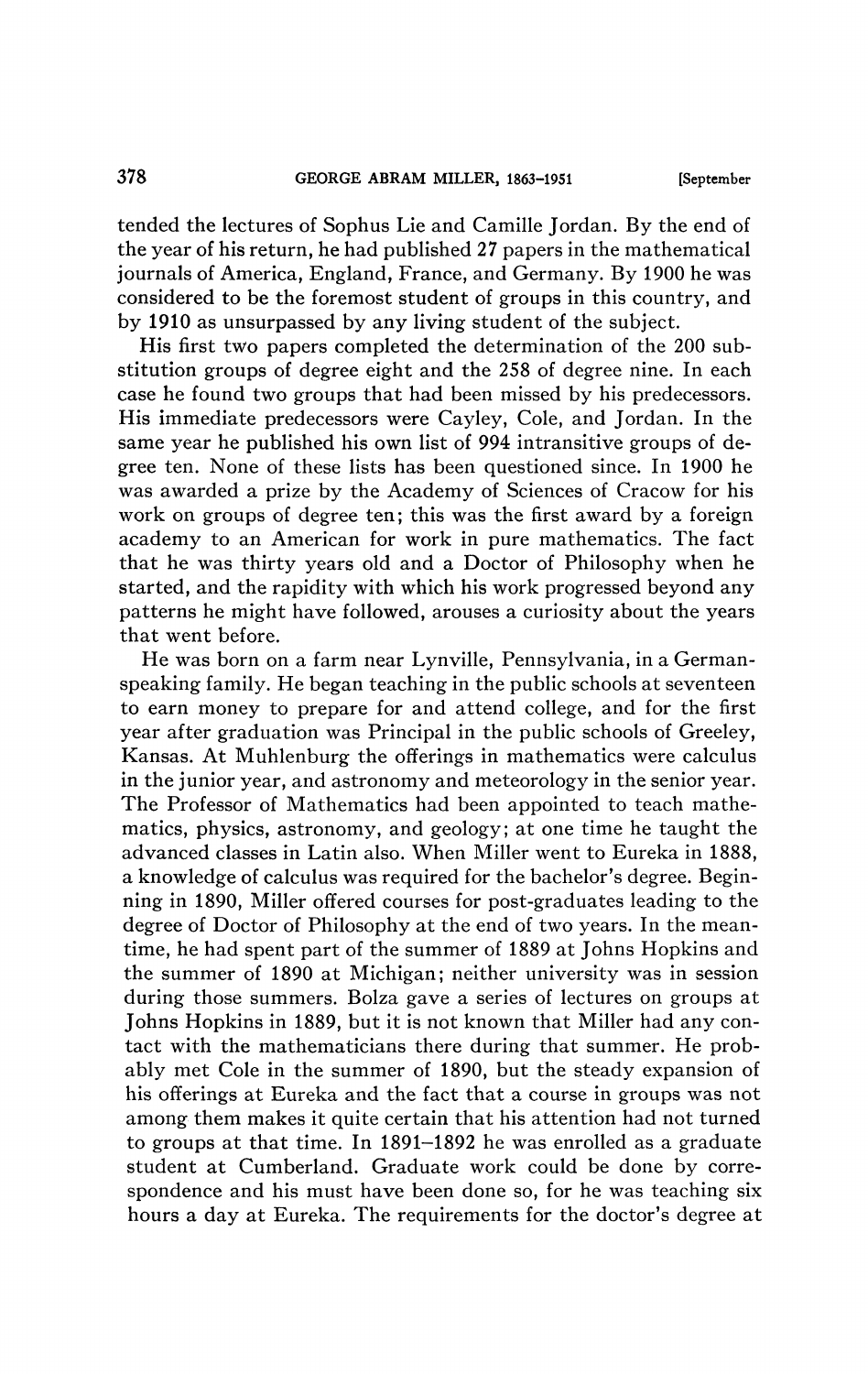Cumberland were the possession of a bachelor's degree, the completion of a number of courses specified by the text-books, and a thesis for which examinations in the required courses could be substituted. The Professor of Mathematics at Cumberland was a Civil Engineer who was also the engineering faculty and who, when not occupied by his duties at the university, was mapping Tennessee for the U. S. Coast and Geodetic Survey. This busy man offered to teach the advanced courses in mathematics by correspondence for \$8 per month. Presumably Miller did not require the instruction, for the following year Cumberland added a year of residence to the requirements for the doctor's degree in mathematics.

It should be noted that in 1890, when Miller first offered courses in advanced mathematics at Eureka, the College of New Jersey offered three courses beyond the calculus, all open to seniors and all taught by Fine; the state universities of Illinois, Indiana, and Ohio offered nothing beyond the calculus; Michigan with Cole and Ziwet offered several advanced courses and the doctor's degree. Johns Hopkins had been offering instruction in advanced mathematics since 1876. In 1890 Harvard offered eight courses taught by Byerly, White, J. M. Peirce, and Dr. Osgood and offered research in four areas under the direction of the same four men; there was one graduate course offered, taught by B. O. Peirce, and a seminar on various topics meeting once a week and directed by Byerly, J. M. Peirce, and B. O. Peirce. There were fifteen graduate students including Bôcher who was on a fellowship at Göttingen where he received his doctor's degree at the end of that year. A new era in instruction in advanced mathematics at Harvard was said to have been inaugurated by Cole's lectures on groups in 1886.

It seems clear that Miller came to mathematics and to Michigan without benefit of benign pressures from without. If his taking up the study of groups upon his close association with Cole be interpreted as environment working upon Miller, the rest of his life exhibits Miller working on his environment. Lie's lectures on *Groups and invariants* apparently contained too little groups and too much invariants, for Miller's notes stop after the second lecture. He had a strong liking for Lie and he credits Lie with starting him on a systematic consideration of commutators and commutator subgroups. His attitude toward Lie's continuous groups was essentially the same as Lie's attitude toward finite groups—tolerance and respect but no enthusiasm. Jordan's lectures he followed through the year. They were concerned mostly with questions of primitivity and imprimitivity. Jordan had published in 1872 a list of primitive groups through degree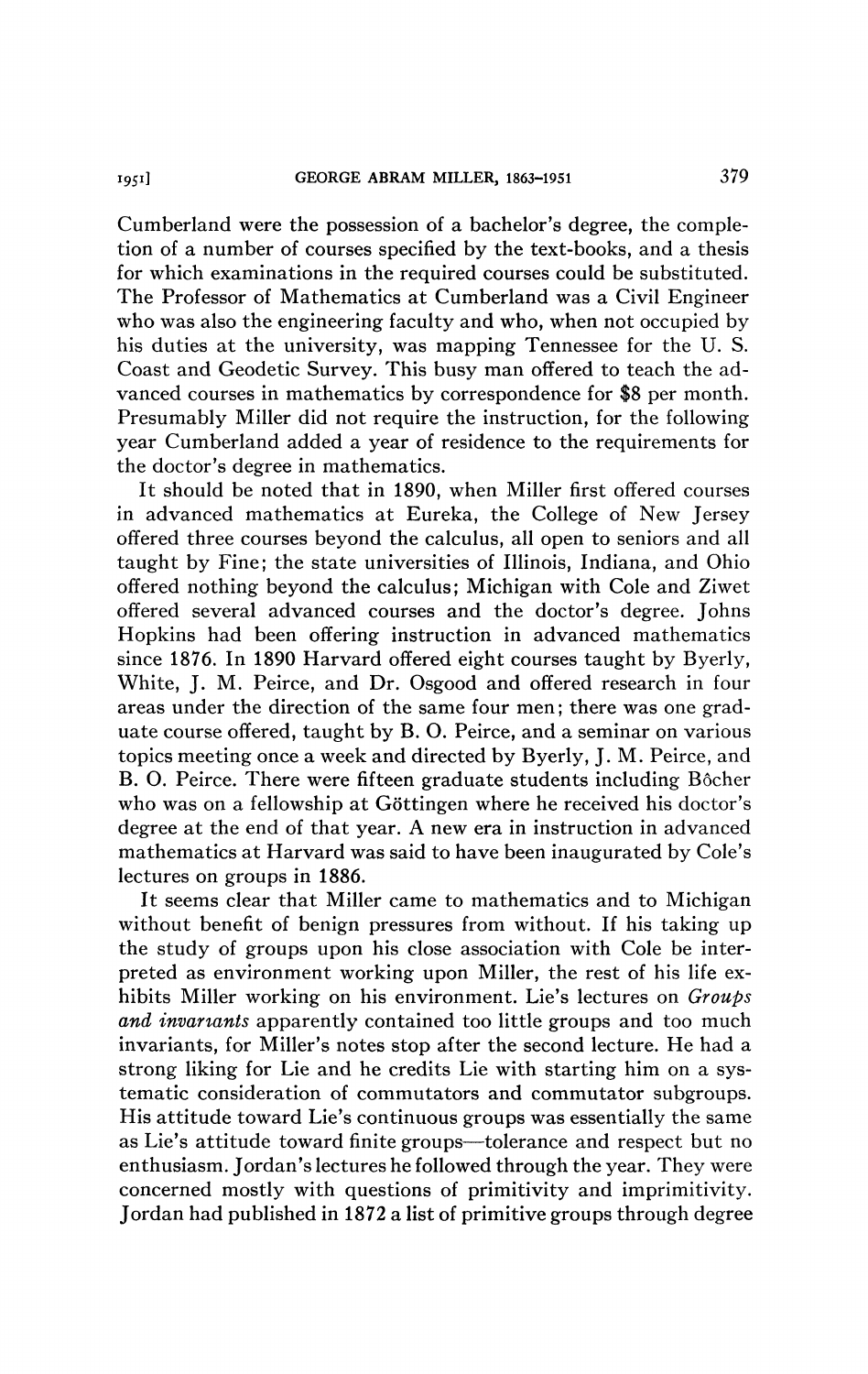seventeen; Miller had made one correction in 1894, he made the last in 1899. It seems likely that Miller would have made these corrections if he had never gone to Paris.

He published two books: *Determinants* (1892), written for the class in advanced algebra at Eureka; and *Historical introduction to mathematical literature* (1916). He wrote a part of each of two other books: *The algebraic equation,* pp. 211-260 of Monographs on Topics of Modern Mathematics (1911), edited by J. W. A. Young; and *Finite groups,* pp. 1-192 (1916), by Miller, Blichfeldt, and Dickson.

He wrote papers explaining groups to non-specialists, papers explaining mathematics to teachers of elementary mathematics and to non-mathematicians, a few papers on subjects of more general interest, and papers on the history of mathematics. His expository papers on groups began with about forty pages in fourteen installments in volumes 2 and 3 (1895-1896) of the American Mathematical Monthly; his last paper of this type was published in 1942. He urged the use of groups in elementary number theory, and in trigonometry. His most important paper of a more general nature was probably *Some thoughts on modern mathematical research* (1912). This was published in Science, in the Journal of the Indian Mathematical Society, and republished in Reports of the Smithsonian Institution as one of the most significant scientific publications of the year.

His interest in the history of mathematics dates from his days at Eureka. His first publication on a historical subject was in 1901, and his last in 1947. In his *Historical introduction* he says "The caliber of a mathematician can probably be judged just as accurately from the errors to which he pays attention as from the new results which he announces. In both cases, he can devote himself to trivialities or to big things." We might add that a man may concern himself so much with little things as to distract attention from bigger things he has done. In his papers on history he gave attention to too many things of questionable importance, like the anomaly of two first International Congresses of Mathematicians, or the authenticity of a dialogue between Euclid and a student used to dramatize the fact that the Greeks had an interest in mathematics that was not utilitarian. One could wish that he had not gone on to pillory the seventy times seventh errors in a popular history of mathematics. His own *Historical introduction,* as well as a history of elementary mathematics which he left in manuscript, is better than that.

His technical papers were all directed at the fundamental problem of finite groups, namely, the determination of what groups exist and methods of distinguishing one group from another. He carried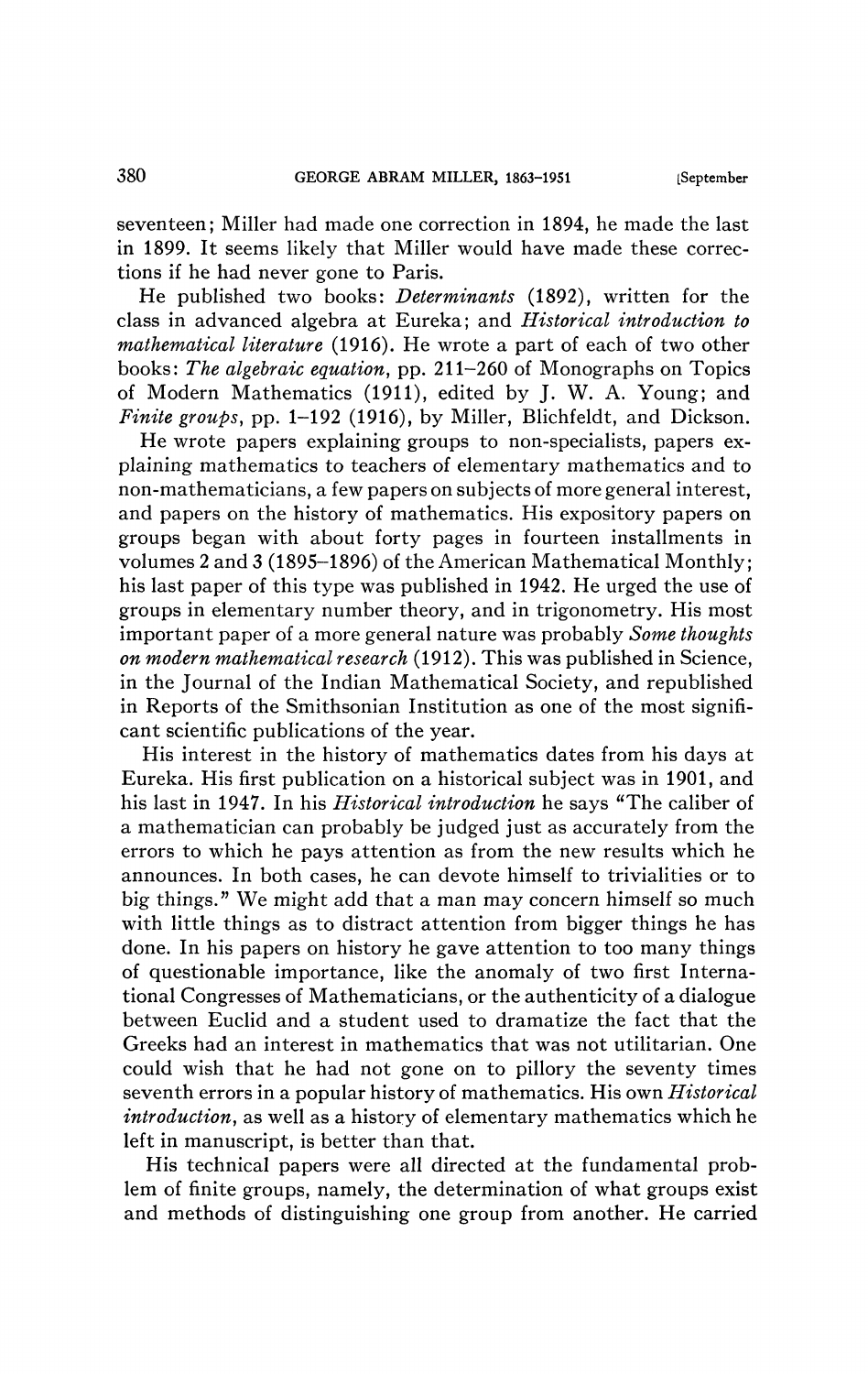the determination of substitution groups through the transitive groups of degree seventeen, listing only the primitive groups of degrees fifteen and sixteen. Jordan's list of 1872 was far from complete, containing, for example, only twelve of the twenty primitive groups of degree sixteen.

His publications on abstract groups began in 1896 when he gave all the groups of orders smaller than 48. This paper was the first to determine the 15 groups of order 24 and the 51 groups of order 32. Cayley had proved that there are only two groups of each of the orders four and six in 1854 and later that there are five groups of each of the orders eight and twelve. The fourteen groups of order 16 had been determined previously by Kirkman and by J. W. A. Young. Early in 1896 Le Vavasseur had announced that he had found 75 groups of order 32 and had not completed his investigation; later he stated that the number was 50, but finally agreed that 51 was correct. In his last long technical paper, in 1930, Miller determined the 294 groups of order 64.

He was the first to answer many of the questions that every student of finite groups must ask. For example, he was the first to determine that the order of the product of two elements is in no way limited by the orders of the two elements; the first example of a commutator subgroup containing elements which are not commutators was given by Fite in a dissertation prepared under Miller's direction, and Miller later gave an infinite system of such groups ; he was the first to prove the simplicity of the multiply transitive Mathieu groups of degrees 22, 23, and 24.

He was always looking for a key that would unlock the problem of the groups of order *n.* In 1902 he gave a method for the determination of all the groups of order  $p^m$ , and that is the method he used on the groups of order 64. He tried the attack of determining the orders *n* for which a specified small number of groups exist. A large number of his papers determine the groups which have what look like arbitrary queer sets of properties ; all are motivated by the desire to find out what sorts of questions one should ask of a group in order to be able to identify it.

One would have to be intrepid to attempt to extend Miller's work on groups by his methods; on the other hand, very little of it has been extended by any other methods. His determination of substitution groups of low degree could be carried on. Thirty-four years elapsed between his determination of the groups of order 32 and those of order 64 and in the meantime only Potron's incorrect determination of the latter was published. His proof in 1900 that there is no simple